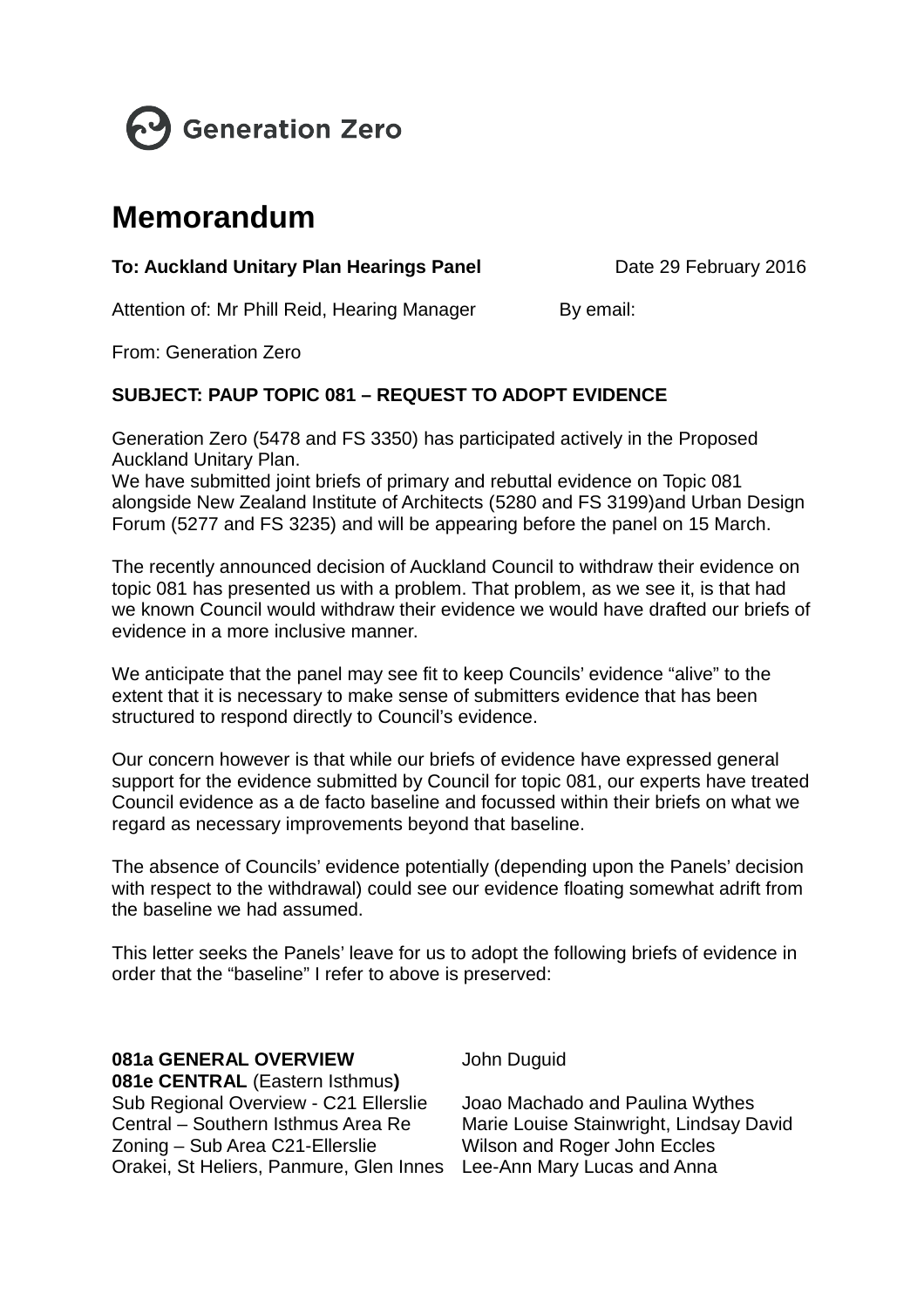## Zoning

081e CENTRAL (Western Isthmus) and 081e CENTRAL (Southern Isthmus) Mount Albert Zoning, Point Chevalier, Waterview Zoning, Epsom, Mt Eden, Eden South, Puketapapa (Mt Roskill) -Central - Western Isthmus Area - C14, Central - Western Isthmus Area - W14. Central – Western Isthmus Area – W15, Central - Western Isthmus Area - C11. C<sub>12</sub>, C<sub>13</sub> 081e CENTRAL (City Centre Fringe)

#### 081b RODNEY AREA

sub-regional overview **Rodney Rural** 

**Omaha Flats Precinct.** Group 4-081b Precincts North & South

**Omaha South Precinct 081c NORTH SHORE (East Coast)** Bays) **Strategic Overview** Devonport and Peninsula **Bayswater Marina Precinct** Takapuna/Milford/Smales Farm

#### 81d WEST

Overview Glendene, Sunnyvale, Glen Eden, And New Lynn Zoning

**Henderson Zoning** 

Northern Strategic Growth Area Zoning and Te Atatu Zoning Massey, Ranui, And Non Rural Swanson Zoning and Waitakere Ranges Heritage Area Zoning 081f SOUTH Sub-Regional Overview

Papaconstantinou for Eastern Isthmus Zoning, and Rebecca Greaves on the Tamaki Precinct. Pauline Whythes and Joel Machado

Gurvinderpal Singh, Stephen Craig Van kampen, Vanita Ranchod, Cosette Mia Saville, and Tim Jeevanraj Solomon

Panjama Ampanthong and Hamish Scott

Peter Vari Ryan Edward Bradley and Kimberley Morgan Edmonds **Anthony Traub** Debra Christine Yan

**David Sanders** Ewen Patience and Emily Ip Peter Dean Reaburn **Trevor Mackie** 

Eryn Shields Mark Tollemache

**Douglas Sadlier** 

Alison Pye

Raj Maharjan

Marc Dendale

I look forward to your favourable decision on our request.

<u>Web Marinal</u> on behalf of Generation Zero